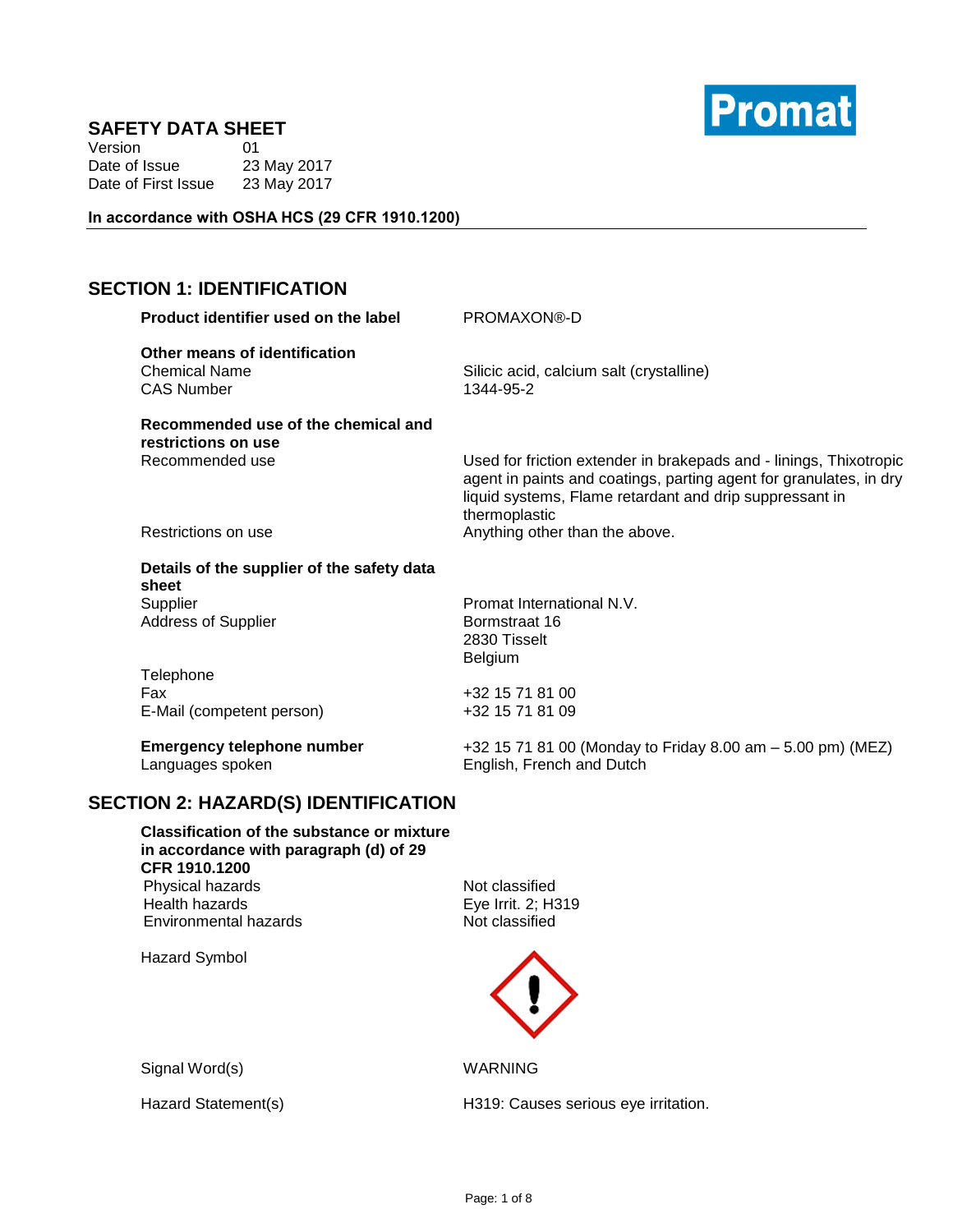

| Version             | 01          |
|---------------------|-------------|
| Date of Issue       | 23 May 2017 |
| Date of First Issue | 23 May 2017 |

#### **In accordance with OSHA HCS (29 CFR 1910.1200)**

| Precautionary Statement(s)         | P280: Wear protective gloves/protective clothing/eye<br>protection/face protection.<br>P305+P351+P338: IF IN EYES: Rinse cautiously with water for<br>several minutes. Remove contact lenses, if present and easy to<br>do. Continue rinsing.<br>P337+P313: If eye irritation persists: Get medical<br>advice/attention.<br>P264: Wash hands and exposed skin thoroughly after handling. |
|------------------------------------|------------------------------------------------------------------------------------------------------------------------------------------------------------------------------------------------------------------------------------------------------------------------------------------------------------------------------------------------------------------------------------------|
| <b>Other hazards</b>               | None known.                                                                                                                                                                                                                                                                                                                                                                              |
| Percent of the mixture consists of | 0%                                                                                                                                                                                                                                                                                                                                                                                       |

**Percent of the mixture consists of ingredient(s) of unknown acute toxicity:**

### **SECTION 3: COMPOSITION/INFORMATION ON INGREDIENTS**

**Substances** Not applicable

**Mixtures** Substances in preparations / mixtures

| Chemical identity of the<br>substance | %W/W | CAS No.   | EC No.    | Hazard<br>classification |
|---------------------------------------|------|-----------|-----------|--------------------------|
| PROMAXON®-D*                          | ≥ 98 | 1344-95-2 | 215-710-8 | Eve Irrit, 2: H319       |

For full text of H/P Statements see section 16. \* Contains: No other components or impurities which will influence the classification of the product

## **SECTION 4: FIRST AID MEASURES**



**Description of first aid measures**

**Most important symptoms and effects, both acute and delayed Indication of any immediate medical attention and special treatment needed**

If breathing is difficult, remove victim to fresh air and keep at rest in a position comfortable for breathing. Get medical advice/attention if you feel unwell. Skin Contact **Wash with plenty of water. If irritation (redness, rash, blistering)** develops, get medical attention. Eye Contact IF IN EYES: Rinse cautiously with water for several minutes. Remove contact lenses, if present and easy to do. Continue rinsing. Get medical advice/attention. Ingestion **Ingestion** Rinse mouth with water (do not swallow). Do not induce vomiting wash out mouth with water. If symptoms occur obtain

medical attention.

Causes serious eye irritation.

Treat symptomatically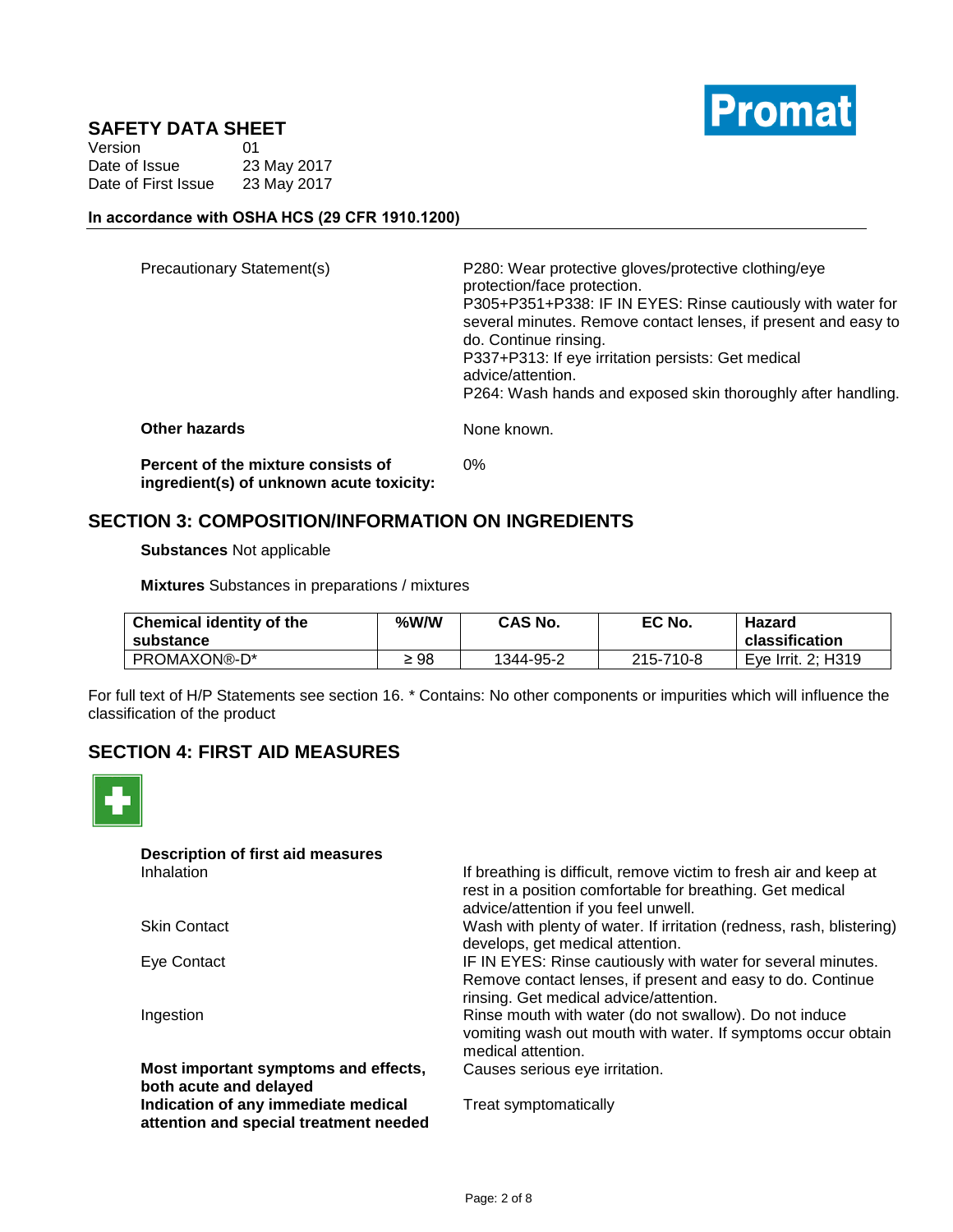

| Version             | 01          |
|---------------------|-------------|
| Date of Issue       | 23 May 2017 |
| Date of First Issue | 23 May 2017 |

**In accordance with OSHA HCS (29 CFR 1910.1200)**

# **SECTION 5: FIRE-FIGHTING MEASURES**

**Extinguishing media**

**Special hazards arising from the substance or mixture Special protective equipment and precautions for fire fighters**

Suitable Extinguishing Media Non-combustible. Does not support combustion. Not flammable. In case of fire use extinguishing media appropriate to surrounding conditions. Foam, water spray or fog. Unsuitable extinguishing Media Do not use water jet. Direct water jet may spread the fire. None known.

> Fire fighters should wear complete protective clothing including self-contained breathing apparatus. Do not breathe fumes. Keep containers cool by spraying with water if exposed to fire.

## **SECTION 6: ACCIDENTAL RELEASE MEASURES**

**Personal precautions, protective equipment and emergency procedures**

**cleaning up**

Ensure adequate ventilation. Avoid contact with skin, eyes or clothing. Avoid breathing dust. Take off contaminated clothing and wash it before reuse. Wear suitable protective clothing. **Methods and material for containment and**  Stop leak if safe to do so. Use vacuum equipment for collecting spilt materials, where practicable. Damp down to avoid dust generation. Transfer to a lidded container for disposal or recovery.

## **SECTION 7: HANDLING AND STORAGE**

| <b>Precautions for safe handling</b>                                   | Unpack material at application site to avoid unnecessary<br>handling of product. Ensure adequate ventilation. Avoid contact<br>with skin, eyes or clothing. Avoid breathing dust. Wash hands<br>thoroughly after handling. Ensure suitable personal protection<br>during removal of spillages. Good hygiene practices and<br>housekeeping measures. Keep good industrial hygiene. Do not<br>eat, drink or smoke at the work place. |
|------------------------------------------------------------------------|------------------------------------------------------------------------------------------------------------------------------------------------------------------------------------------------------------------------------------------------------------------------------------------------------------------------------------------------------------------------------------------------------------------------------------|
| Conditions for safe storage, including any<br><i>incompatibilities</i> | Keep only in the original container/package in a cool well-<br>ventilated place. Keep away from food, drinks and animal food.<br>Keep container tightly closed.                                                                                                                                                                                                                                                                    |
| Storage temperature<br>Incompatible materials                          | Store at room temperature.<br>Avoid contact with moisture. Keep away from: Humidity                                                                                                                                                                                                                                                                                                                                                |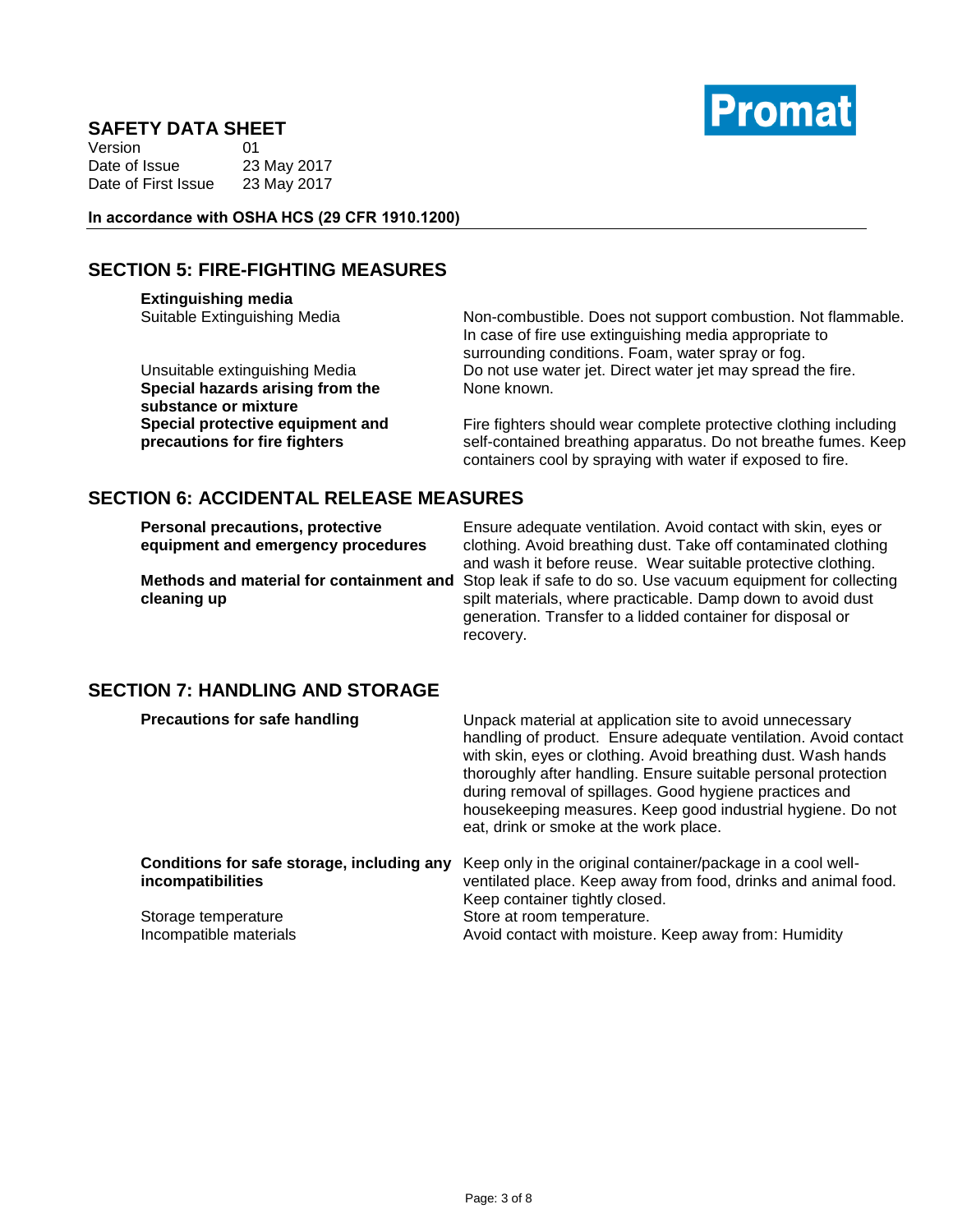

| Version             | 01          |
|---------------------|-------------|
| Date of Issue       | 23 May 2017 |
| Date of First Issue | 23 May 2017 |

**In accordance with OSHA HCS (29 CFR 1910.1200)**

# **SECTION 8: EXPOSURE CONTROLS/PERSONAL PROTECTION**

### **Occupational Exposure Limits**

| <b>SUBSTANCE</b> | <b>CAS No.</b> | LTEL (8 hr<br>TWA ppm)   | LTEL (8 hr<br>TWA mg/m <sup>3</sup> ) | STEL (ppm) | <b>STEL</b><br>(mg/m <sup>3</sup> ) | <b>Note</b>            |
|------------------|----------------|--------------------------|---------------------------------------|------------|-------------------------------------|------------------------|
|                  |                |                          |                                       |            |                                     | <b>NIOSH</b>           |
|                  |                | $\blacksquare$           | 10                                    | -          |                                     | <b>Total Dust</b>      |
| Silicic acid,    |                |                          | G                                     | -          |                                     | <b>Respirable Dust</b> |
| calcium salt     | 1344-95-2      |                          |                                       |            |                                     | <b>OSHA</b>            |
| (crystalline)    |                | $\overline{\phantom{0}}$ | 10                                    | -          |                                     | <b>Total Dust</b>      |
|                  |                |                          | -                                     |            | <b>Respirable Dust</b>              |                        |
|                  |                |                          | 10                                    | -          |                                     | <b>ACGIH</b>           |

Note: OSHA PELs 1910.1000 TABLE Z-1/ NIOSH RELs / ACGIH TLVs

| <b>Biological exposure indicies</b>                                            | Not established                                                                                                                                                                                                                         |
|--------------------------------------------------------------------------------|-----------------------------------------------------------------------------------------------------------------------------------------------------------------------------------------------------------------------------------------|
| Appropriate engineering controls                                               | Ensure adequate ventilation. Good hygiene practices and<br>housekeeping measures. Keep container tightly closed and dry.<br>Store in a cool/low-temperature, well-ventilated (dry) place.                                               |
| Individual protection measures, such as<br>personal protective equipment (PPE) | Use personal protective equipment as required. Avoid contact<br>with skin, eyes or clothing. Avoid breathing dust. Ensure<br>adequate ventilation. Keep good industrial hygiene.<br>Contaminated clothing should be thoroughly cleaned. |
| Eye/face protection                                                            | Wear protective eyewear (goggles, face shield, or safety<br>glasses).                                                                                                                                                                   |
| Skin protection                                                                | Hand protection:<br>Impervious gloves. Gloves should be changed if excessive<br>exposure has occurred.<br><b>Body protection:</b>                                                                                                       |
|                                                                                | Wear suitable coveralls to prevent exposure to the skin.                                                                                                                                                                                |
| Respiratory protection                                                         | In case of insufficient ventilation, wear suitable respiratory<br>equipment. A suitable dust mask or dust respirator with filter<br>type A/P may be appropriate.                                                                        |
| <b>SECTION 9: PHYSICAL AND CHEMICAL PROPERTIES</b>                             |                                                                                                                                                                                                                                         |

**Information on basic physical and chemical properties** Appearance White Powder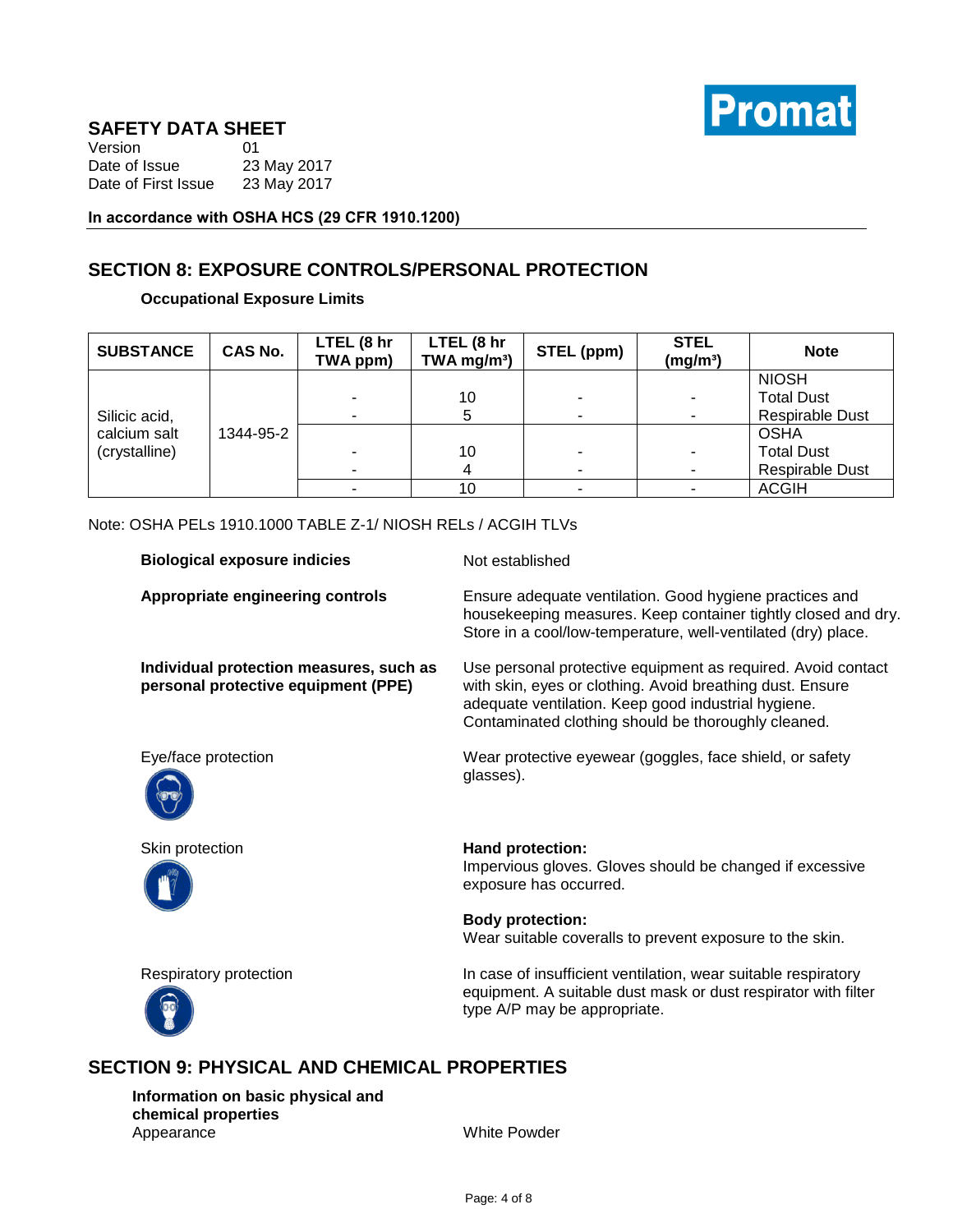

| Version             | 01          |
|---------------------|-------------|
| Date of Issue       | 23 May 2017 |
| Date of First Issue | 23 May 2017 |

# **In accordance with OSHA HCS (29 CFR 1910.1200)**

| Odor                                         | None                   |
|----------------------------------------------|------------------------|
|                                              |                        |
| <b>Odor Threshold</b>                        | Not applicable         |
| рH                                           | ~10                    |
| <b>Melting Point/Freezing Point</b>          | Not applicable         |
| Initial boiling point and boiling range      | Not established.       |
| <b>Flash Point</b>                           | Not established.       |
| <b>Evaporation Rate</b>                      | Not applicable         |
| Flammability (solid, gas)                    | Not flammable.         |
| Upper/lower flammability or explosive limits | Not established.       |
| Vapour pressure                              | Not applicable         |
| Vapour density                               | Not applicable         |
| Relative density                             | Not established.       |
| Solubility(ies)                              | Water: 37 mg/l @ 20 °C |
| Partition coefficient: n-octanol/water       | Not established.       |
| Auto-ignition temperature                    | Not established.       |
| <b>Decomposition Temperature</b>             | Not established.       |
| Viscosity                                    | Not applicable         |

# **SECTION 10: STABILITY AND REACTIVITY**

| <b>Reactivity</b>                         | Stable under normal conditions.                               |
|-------------------------------------------|---------------------------------------------------------------|
| <b>Chemical stability</b>                 | Stable under normal conditions. Hazardous polymerisation will |
|                                           | not occur.                                                    |
| <b>Possibility of hazardous reactions</b> | Stable under normal conditions.                               |
| <b>Conditions to avoid</b>                | None known.                                                   |
| Incompatible materials                    | None known.                                                   |
| Hazardous decomposition product(s)        | None known.                                                   |

### **SECTION 11: TOXICOLOGICAL INFORMATION**

| Information on toxicological effects (Substances in preparations / mixtures)<br><b>Acute toxicity</b> |                                                                            |  |
|-------------------------------------------------------------------------------------------------------|----------------------------------------------------------------------------|--|
| Ingestion                                                                                             | Based on available data, the classification criteria are not met.          |  |
|                                                                                                       | Acute Toxicity Estimate Mixture Calculation: LD50 > 2000 mg/kg<br>bw/day   |  |
| Inhalation                                                                                            | Based on available data, the classification criteria are not met.          |  |
|                                                                                                       | Acute Toxicity Estimate Mixture Calculation: LD50 >4.9 mg/l<br>(Dust)      |  |
| <b>Skin Contact</b>                                                                                   | Based on available data, the classification criteria are not met.          |  |
|                                                                                                       | Acute Toxicity Estimate Mixture Calculation: LD50 > 2000 mg/kg<br>bw/day   |  |
| <b>Skin corrosion/irritation</b>                                                                      | Based upon the available data, the classification criteria are not<br>met. |  |
| Serious eye damage/irritation                                                                         | Eye Irrit. 2; Causes serious eye irritation.                               |  |
| Respiratory or skin sensitization                                                                     | Based upon the available data, the classification criteria are not<br>met. |  |
| <b>Germ cell mutagenicity</b>                                                                         | Based upon the available data, the classification criteria are not<br>met. |  |
| Carcinogenicity                                                                                       | Based upon the available data, the classification criteria are not         |  |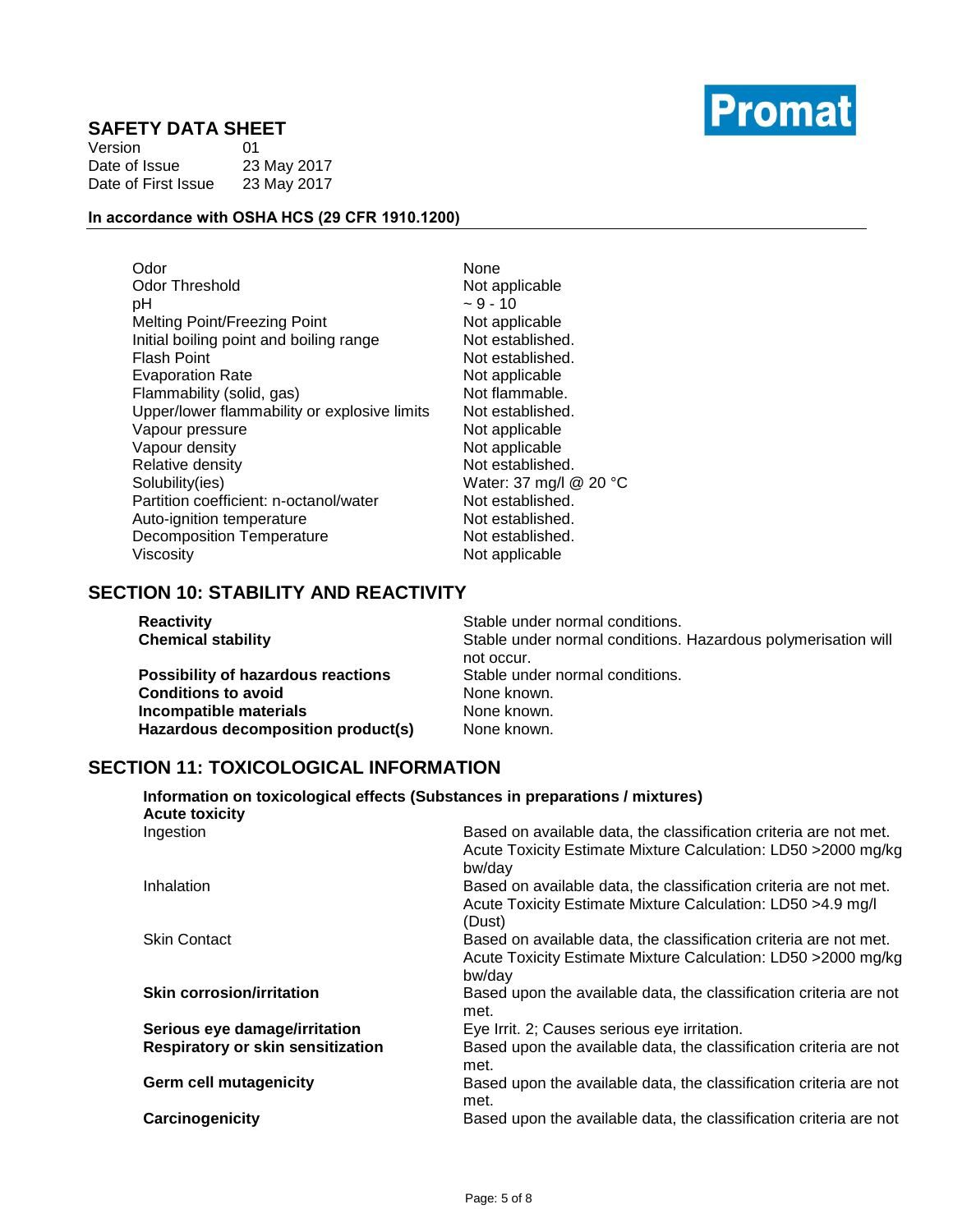

| Version             | 01          |
|---------------------|-------------|
| Date of Issue       | 23 May 2017 |
| Date of First Issue | 23 May 2017 |

# **In accordance with OSHA HCS (29 CFR 1910.1200)**

| <b>Reproductive toxicity</b>                                                                                         | met.<br>Based upon the available data, the classification criteria are not<br>met.                                                   |
|----------------------------------------------------------------------------------------------------------------------|--------------------------------------------------------------------------------------------------------------------------------------|
| <b>STOT - single exposure</b>                                                                                        | Based upon the available data, the classification criteria are not<br>met.                                                           |
| <b>STOT - repeated exposure</b>                                                                                      | Based upon the available data, the classification criteria are not<br>met.                                                           |
| <b>Aspiration hazard</b>                                                                                             | Based upon the available data, the classification criteria are not<br>met.                                                           |
| Information on likely routes of exposure<br>Inhalation<br>Ingestion<br><b>Skin Contact</b><br>Eye Contact            | Possible – accidental exposure<br>Unlikely - accidental exposure<br>Possible - accidental exposure<br>Unlikely - accidental exposure |
| Early onset symptoms related to<br>exposure                                                                          | Causes serious eye irritation.                                                                                                       |
| Delayed health effects from exposure                                                                                 | Causes serious eye irritation.                                                                                                       |
| <b>Other information</b><br>NTP Report on Carcinogens<br><b>IARC Monographs</b><br><b>OSHA Designated Carcinogen</b> | No.<br>No.<br>No                                                                                                                     |

# **SECTION 12: ECOLOGICAL INFORMATION**

| <b>Ecotoxicity</b>                               | Based upon the available data, the classification criteria are not<br>met.     |
|--------------------------------------------------|--------------------------------------------------------------------------------|
| <b>Persistence and degradability</b>             | Hydrolysis half-life: < 6 Days. Substance is inorganic. Not<br>biodegradable   |
| <b>Bioaccumulative potential</b>                 | Substance is inorganic. The substance has no potential for<br>bioaccumulation. |
| <b>Mobility in soil</b><br>Other adverse effects | The product is predicted to have low mobility in soil.<br>None known.          |

# **SECTION 13: DISPOSAL CONSIDERATIONS**

# **SECTION 14: TRANSPORT INFORMATION**

Not classified according to the United Nations 'Recommendations on the Transport of Dangerous Goods'.

|           | <b>ADR/RID</b>  | <b>IMDG</b>     | <b>IATA/ICAO</b> |
|-----------|-----------------|-----------------|------------------|
| UN number | Not classified. | Not classified. | Not classified.  |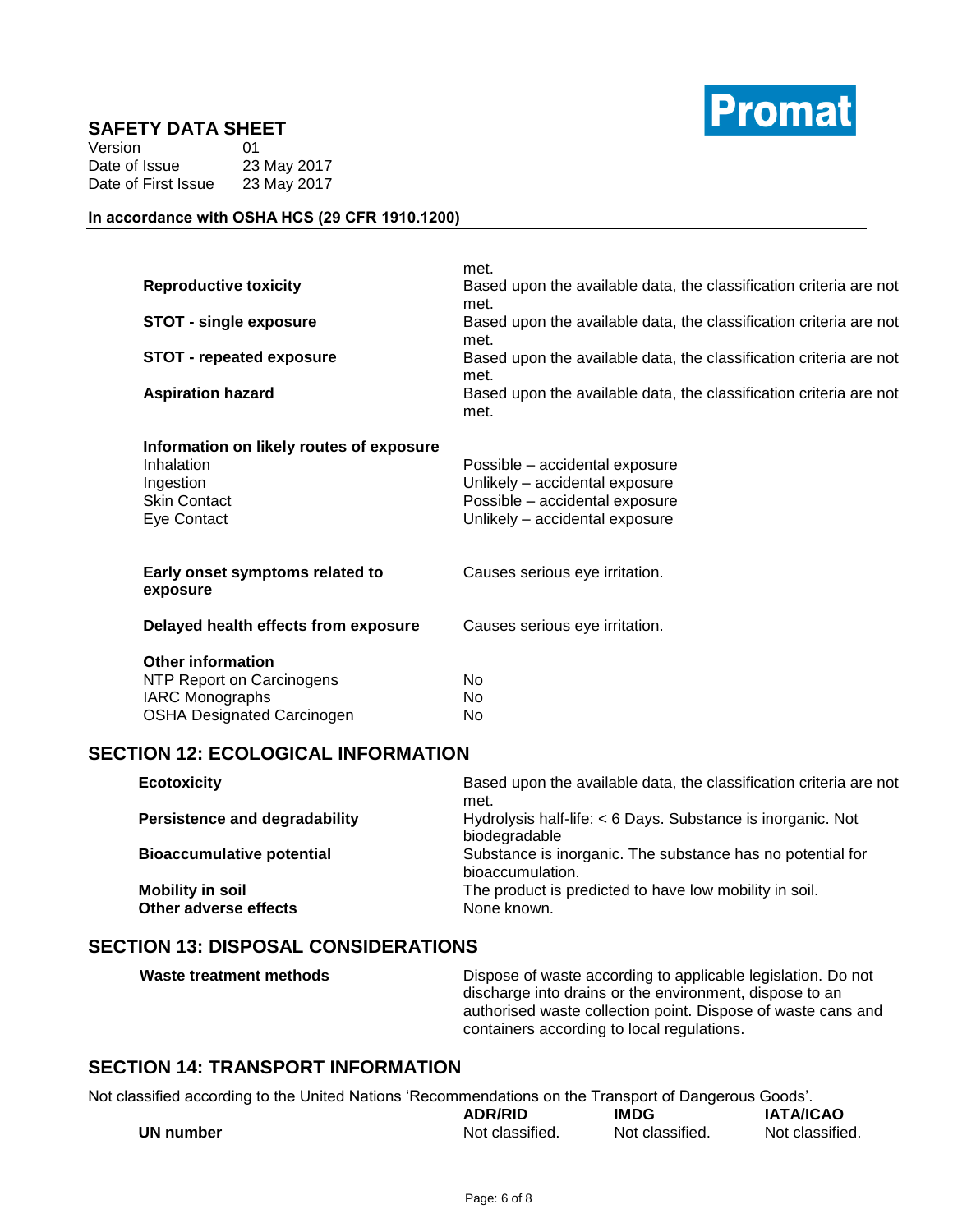

| Version             | 01          |
|---------------------|-------------|
| Date of Issue       | 23 May 2017 |
| Date of First Issue | 23 May 2017 |

#### **In accordance with OSHA HCS (29 CFR 1910.1200)**

| UN proper shipping name                    | Not classified. | Not classified. | Not classified. |
|--------------------------------------------|-----------------|-----------------|-----------------|
| <b>Transport hazard class(es)</b>          | Not classified. | Not classified. | Not classified. |
| Packing group                              | Not classified. | Not classified. | Not classified. |
| <b>Environmental hazards</b>               | Not classified. | Not classified. | Not classified. |
| Transport in bulk according to Annex II of | Not applicable. |                 |                 |
| MARPOL 73/78 and the IBC Code              |                 |                 |                 |
| <b>Special precautions for user</b>        | See Section: 2  |                 |                 |

### **SECTION 15: REGULATORY INFORMATION**

**Safety, health and environmental regulations/legislation specific for the substance or mixture US Federal Regulations** TSCA (Toxic Substance Control Act) Not listed **US State Regulations** Proposition 65 (California) Not listed

# **SECTION 16: OTHER INFORMATION**

**The following sections contain revisions or new statements:** Not applicable – V1.0

| <b>Version</b>       | 01          |
|----------------------|-------------|
| <b>Revision Date</b> | 23 May 2017 |
| Date of First        | 23 May 2017 |
| <b>Issue</b>         |             |

#### **References:**

Existing Safety Data Sheet (SDS). Existing ECHA registration for Silicic acid, calcium salt (CAS No. 1344-95-2)

#### **LEGEND**

| <b>ACGIH: American Conference of Governmental Industrial</b>                           | REL: Recommended exposure limit                |
|----------------------------------------------------------------------------------------|------------------------------------------------|
| <b>Hygienists</b>                                                                      |                                                |
| IARC: International Agency for Research on Cancer                                      | STEL: Short Term Exposure Limit                |
| NIOSH: National Institute of Occupational Safety and Health TLV: Threshold Limit value |                                                |
| NTP: National Toxicology Program                                                       | <b>TWA: Time Weighted Average</b>              |
| OSHA: The Occupational Safety & Health Administration                                  | <b>TSCA: Toxic Substance Control Act</b>       |
| PBT: Persistent, Bioaccumulative and Toxic                                             | vPvB: very Persistent and very Bioaccumulative |
| PEL: Permissible exposure limit                                                        |                                                |
|                                                                                        |                                                |

#### **Hazard Class / Classification code: Hazard Statement(s)**

Eye Irrit. 2; Eye Irritation, Category 2 H319: Causes serious eye irritation.

Training advice: Consideration should be given to the work procedures involved and the potential extent of exposure as they may determine whether a higher level of protection is required.

#### **Disclaimers**

Information contained in this publication or as otherwise supplied to Users is believed to be accurate and is given in good faith, but it is for the Users to satisfy themselves of the suitability of the product for their own particular purpose. Promat International N.V. gives no warranty as to the fitness of the product for any particular purpose and any implied warranty or condition (statutory or otherwise) is excluded except to the extent that exclusion is prevented by law.